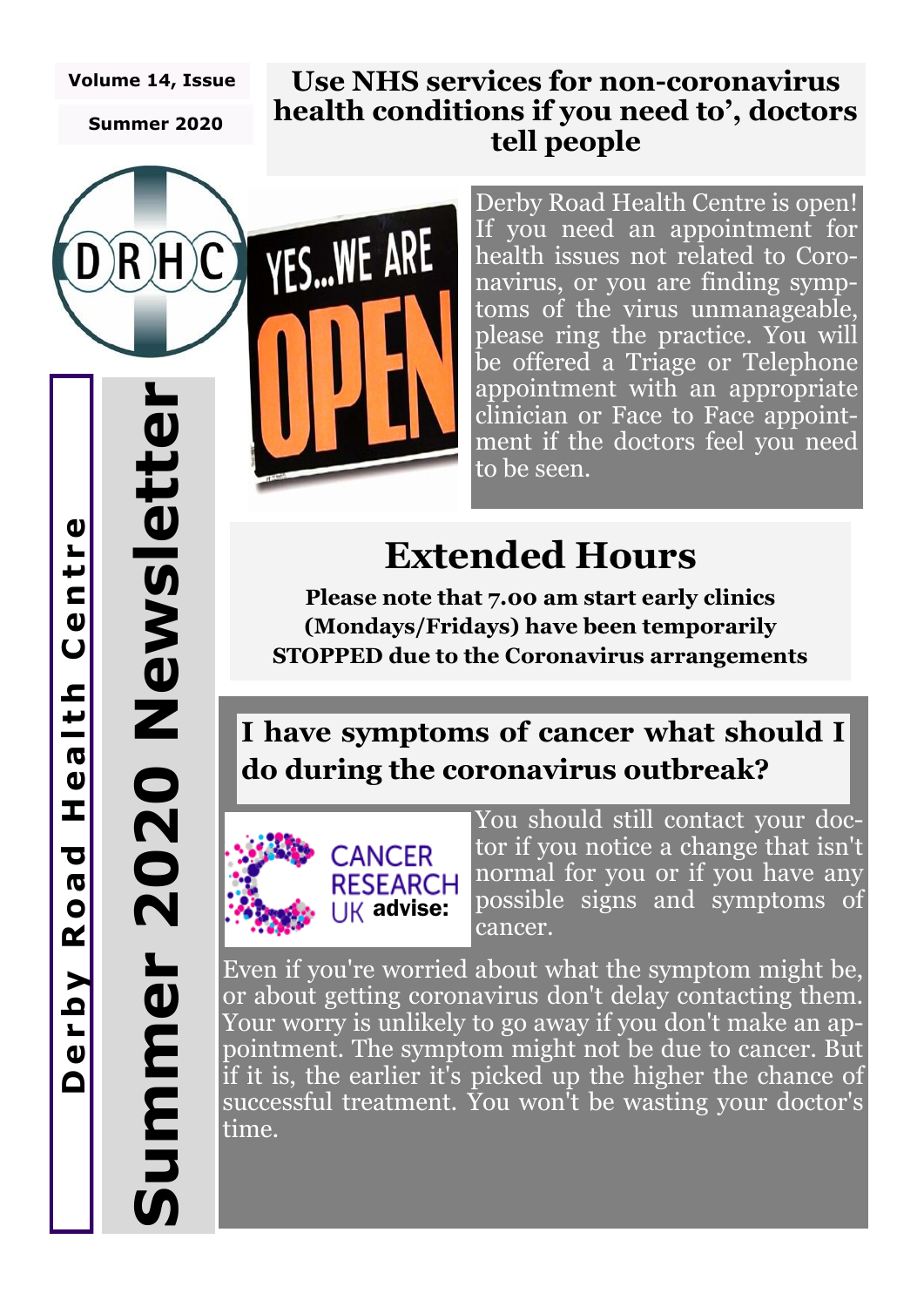# **Prescription Service under Coronavirus (EPS)?**

#### **Nominate your Pharmacy**

Due to current COVID-19 status we will be reducing the patient contacts by sending your prescription electronically to the pharmacy nearest to your home address. If you want to clarify which pharmacy we have sent your prescription to either check on-line or telephone the surgery.

Please allow the pharmacy seven days before collecting your prescription unless it is needed more urgently. They are currently under extreme pressure, with minimal staff to cope with the workload.

Please do not order 'just in case' medication or to 'stockpile' medication, as this causes huge problems to supply of medication, and can leave other patients without medicines they need right now.

### **Repeat Prescriptions**

Since Monday 23rd March we have been temporarily reinstating requests for repeat prescriptions over the telephone, this will support self isolating patients over 70's and at risk. There is a dedicated telephone option 4 added to the main menu for repeat prescriptions. Lines are open daily for the set times 11.30 -14.00.

Where possible we would ask patients to please register for online services and request your prescription online.

Thank you for your continued support at this difficult time.

Our Contact Details:

**Derby Road Health Centre 336 Derby Road, Lenton, Nottingham NG7 2DW**

**Tel: 0115 89 65001 www.drhc.org.uk ncccg.contact-drhc@nhs.net**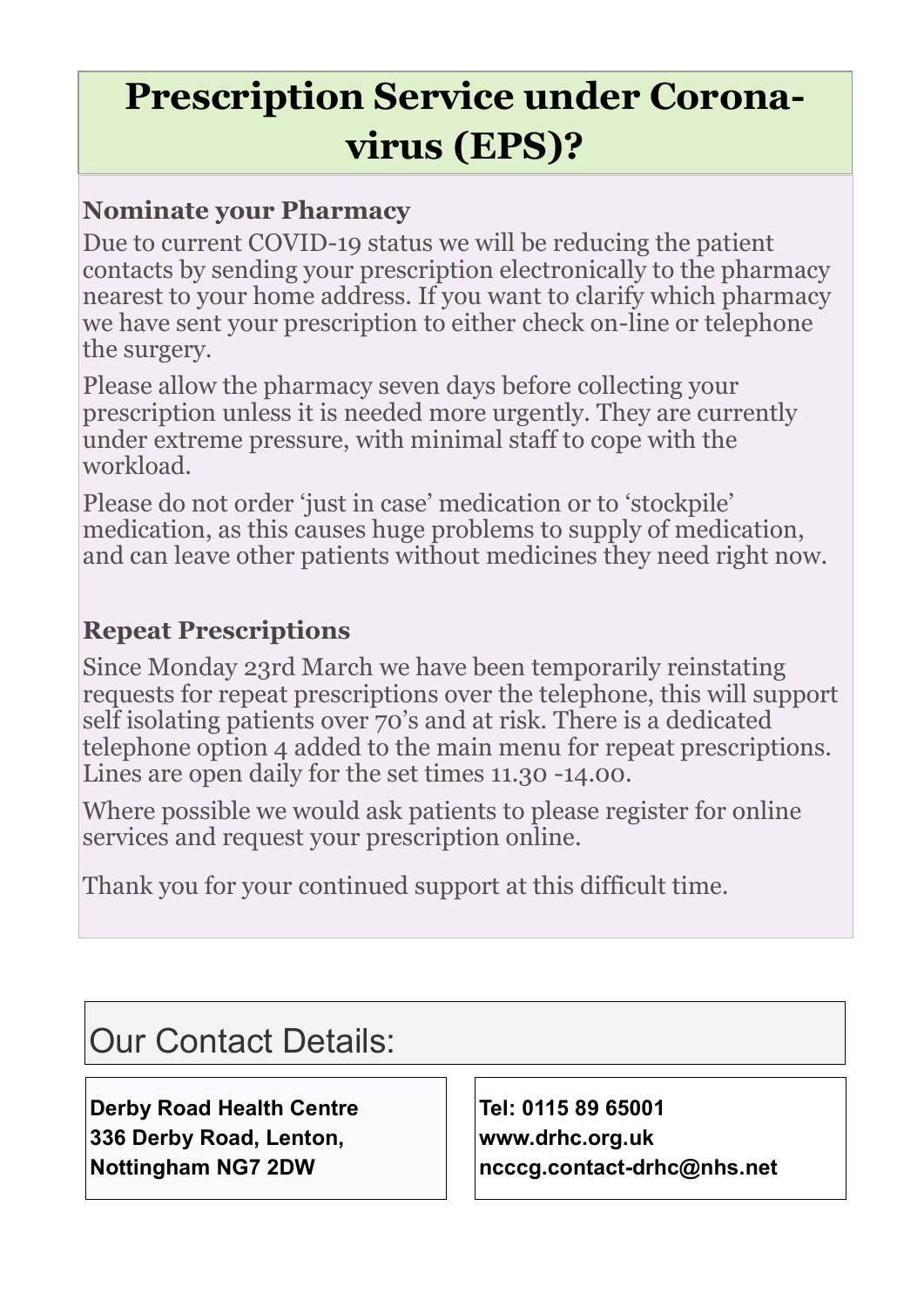

### **EXCITING NEWS! We are delighted to announce that our Surgery will be extended substantially.**

**We'd like to inform our patients and visitors that extension works will be starting at the end of July.** 

**At the end of the construction period Derby Road Health Centre will become more spacious and modern with more clinical and admin rooms available. This in turn will enable us to register more patients, as the needs of our catchment area have continuously been increasing.** 

**However as expected there is going to be some disruption during the construction period. Access to our parking area will be reduced and entrance/exit arrangements will change.** 

**As a result we kindly request our patients/visitors to use alternative ways of getting to the Surgery wherever possible.** 

**We would like to take this opportunity to thank everyone for their understanding and help during this very busy period.** 

### **Enjoy the Summer, but protect your self and others from the Sun**



**As most of Coronavirus measures ease during the summer and more people are getting out do not forget that you still need to protect your self from the sun!**